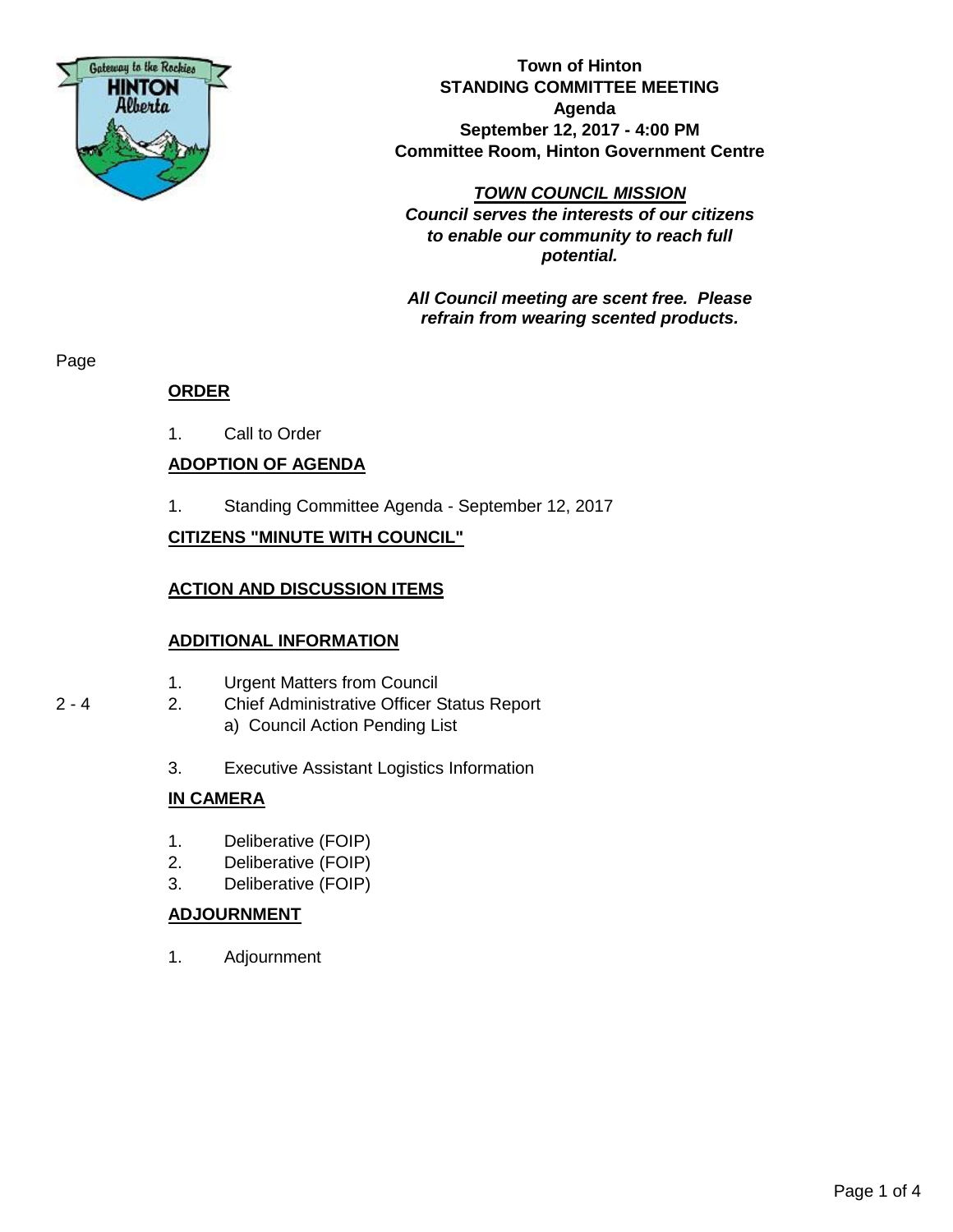| DASHBOARD: COUNCIL ACTION PENDING                                                                                     |             |                                                                                                                                                                                                                                              |                   |                 |               |                                                                                                                                                                                                                           |  |
|-----------------------------------------------------------------------------------------------------------------------|-------------|----------------------------------------------------------------------------------------------------------------------------------------------------------------------------------------------------------------------------------------------|-------------------|-----------------|---------------|---------------------------------------------------------------------------------------------------------------------------------------------------------------------------------------------------------------------------|--|
| 德 of September 8, 2017                                                                                                |             |                                                                                                                                                                                                                                              |                   |                 |               |                                                                                                                                                                                                                           |  |
| (Sorted by Due Date)                                                                                                  |             |                                                                                                                                                                                                                                              |                   |                 |               |                                                                                                                                                                                                                           |  |
| $\frac{2}{3}$ Meeting<br>$\frac{1}{2}$ Date                                                                           | Item Number | <b>Action Required</b>                                                                                                                                                                                                                       | Staff Responsible | <b>Due Date</b> | <b>Status</b> | <b>Additional Comments</b>                                                                                                                                                                                                |  |
| $\frac{1}{2}$<br>$\frac{1}{2}$ May 2017<br>$\frac{1}{2}$ May 2017<br>$\frac{1}{2}$ May 2017<br>$\frac{1}{2}$ May 2017 | MD - 1404   | The Mobile Home Sites Tenancy Act be added to a<br>Standing Committee meeting.                                                                                                                                                               | Laura Howarth     | 26 Sep 2017     | In Progress   | Tentatively scheduled for<br>September 26, 2017 as a<br>Council requested item<br>for information. No<br>Direction Report is<br>planned to accompany<br>this item.                                                        |  |
| Report a)<br>Council     付 council                                                                                    | MD - 1405   | Bring Options #3 and #4 of the Commercial Waste<br>Collection with Option #5 added which would be to exit the<br>commercial garbage business and provide a full cost<br>recovery model to the September 12/17 Standing Committee<br>meeting. | Gordie Lee        | 26 Sep 2017     | In Progress   | Costing is being fine-<br>tuned. Consultation with<br>businesses will be<br>scheduled. Direction<br>Report is rescheduled<br>from Sept 12 Standing to<br>Sept 26 Regular to<br>laccommodate<br>consultation availability. |  |
| <b>Jul 2017</b>                                                                                                       | MD - 1413   | Bring the Purchasing Policy to a September Standing<br>Committee Meeting for a discussion.                                                                                                                                                   | Denise Parent     | 26 Sep 2017     | In Progress   | Tentatively scheduled for<br>Sept 26, 2017 as a<br>Council requested item<br>for discussion. No<br>Direction Request is<br>planned to accompany<br>the item.                                                              |  |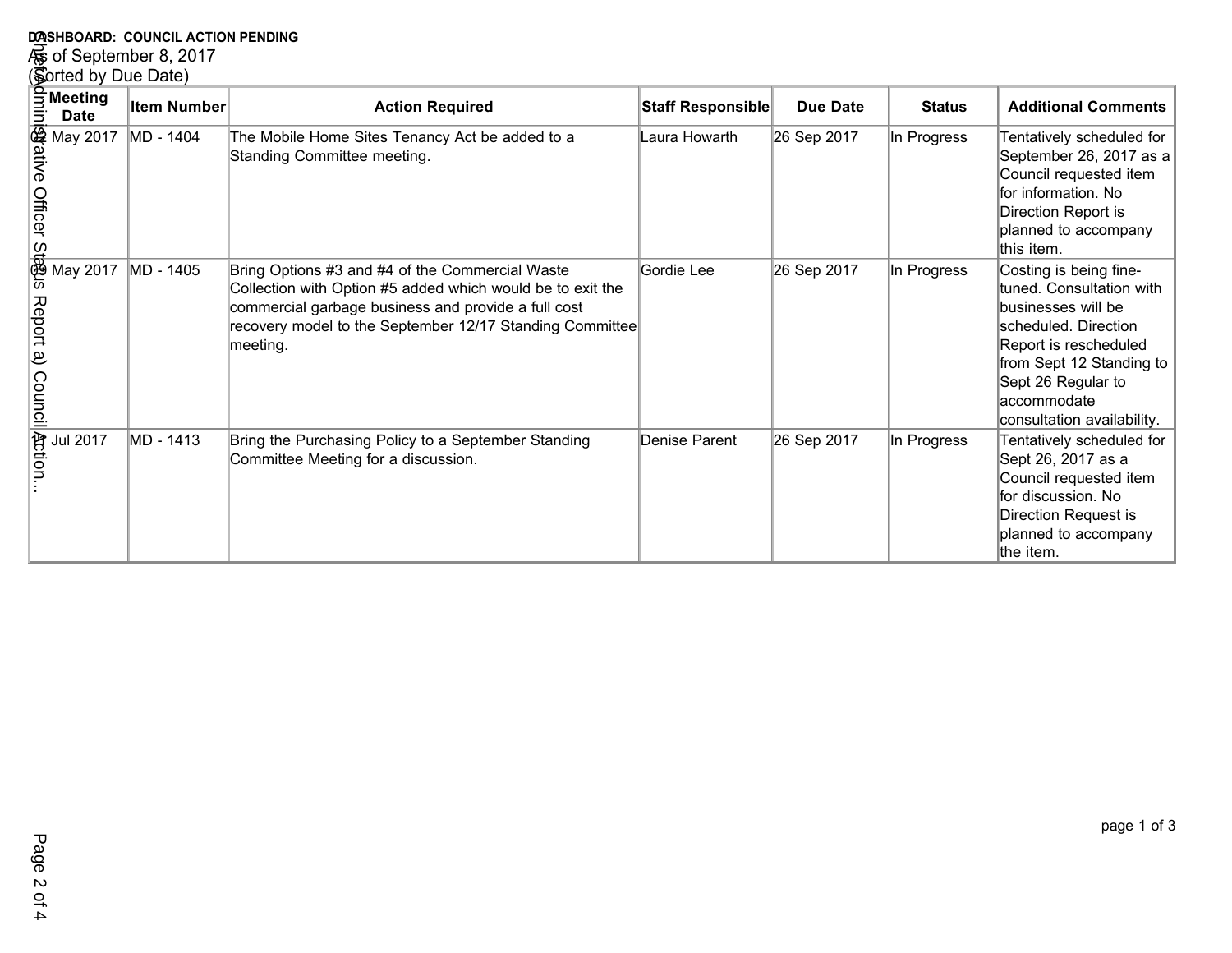# **DASHBOARD: COUNCIL ACTION PENDING<br>கூ of September 7, 2017<br>(Sorted by Due Date)**

| DASHBOARD: COUNCIL ACTION PENDING                                                                                                                                                                                                        |                    |                                                                                                                                                                                                                                                                                                                                                                                                                                                                                                                                                                                                                                                                                                                                                                                        |                    |                 |               |                                                                                                                                                           |  |
|------------------------------------------------------------------------------------------------------------------------------------------------------------------------------------------------------------------------------------------|--------------------|----------------------------------------------------------------------------------------------------------------------------------------------------------------------------------------------------------------------------------------------------------------------------------------------------------------------------------------------------------------------------------------------------------------------------------------------------------------------------------------------------------------------------------------------------------------------------------------------------------------------------------------------------------------------------------------------------------------------------------------------------------------------------------------|--------------------|-----------------|---------------|-----------------------------------------------------------------------------------------------------------------------------------------------------------|--|
| es of September 7, 2017                                                                                                                                                                                                                  |                    |                                                                                                                                                                                                                                                                                                                                                                                                                                                                                                                                                                                                                                                                                                                                                                                        |                    |                 |               |                                                                                                                                                           |  |
| (Sorted by Due Date)                                                                                                                                                                                                                     |                    |                                                                                                                                                                                                                                                                                                                                                                                                                                                                                                                                                                                                                                                                                                                                                                                        |                    |                 |               |                                                                                                                                                           |  |
|                                                                                                                                                                                                                                          | <b>Item Number</b> | <b>Action Required</b>                                                                                                                                                                                                                                                                                                                                                                                                                                                                                                                                                                                                                                                                                                                                                                 | Staff Responsible  | <b>Due Date</b> | <b>Status</b> | <b>Additional Comments</b>                                                                                                                                |  |
| process and all all of the CHE of the CHE of the CHE of the CHE of the CHE of the CHE of the CHE of the CHE of the CHE of the CHE of the CHE of the CHE of the CHE of the CHE of the CHE of the CHE of the CHE of the CHE of<br>Sep 2017 | MD - 1424          | Advance the Dr. Duncan Murray Recreation Centre<br>Business Case with a third iteration that will further evaluate<br>the capital, operating, maintenance and program model by<br>compressing Concept 1 which will be compressed to<br>evaluate: Pool design and features; renovation of the<br>existing pool area to identify and model "uses" that develop<br>and integrated facility; and facility program modelling.<br>Concept 1 will seek to identify a budget that is financially<br>viable and attainable from concept to construction and for<br>operational and maintenance for the community of Hinton<br>based on a sustained population of 10,000.<br>Approves a not-to-exceed \$100,000 capital budget expense<br>for consulting services to complete the Business Case. | <b>Wendy Jones</b> | 26 Sep 2017     | In Progress   | Tentatively scheduled to<br>return to the Sept 26,<br>2017 Council Meeting.                                                                               |  |
| Aug 2017                                                                                                                                                                                                                                 | MD - 1422          | Bring back Land Use Bylaw #1088 for amendment to 176<br>Cheviot Drive Plan 5662R2, Block 13, Lot R1 for rezoning to<br>S-PRK                                                                                                                                                                                                                                                                                                                                                                                                                                                                                                                                                                                                                                                           | <b>Wendy Jones</b> | 30 Sep 2017     | In Progress   | Public Hearing and<br>Second/Third Reading<br>tentatively scheduled for<br>September 26, 2017<br>Regular Council<br>Meeting.                              |  |
| 18 Jul 2017                                                                                                                                                                                                                              | MD - 1416          | Purchase of a new wildland/bush truck for up to \$125,000 to Laura Howarth<br>be funded from the Fire Rescue Reserve                                                                                                                                                                                                                                                                                                                                                                                                                                                                                                                                                                                                                                                                   |                    | 31 Oct 2017     | In Progress   | Vehicle is in Edmonton<br>week of Sept 11, 2017 to<br>complete equipment and<br>lighting requirements.                                                    |  |
| 15 Aug 2017                                                                                                                                                                                                                              | MD - 1420          | That the stop sign program remain suspended and the<br>initiation of the red light program remain on hold until Council<br>can discuss the programs with the ATE Oversight<br>Committee in November.                                                                                                                                                                                                                                                                                                                                                                                                                                                                                                                                                                                   | Laura Howarth      | 30 Nov 2017     | In Progress   | Discussion will be<br>scheduled during the<br>quarterly ATEOC update<br>at a November Regular<br>Council once meeting<br>dates are set by new<br>Council. |  |